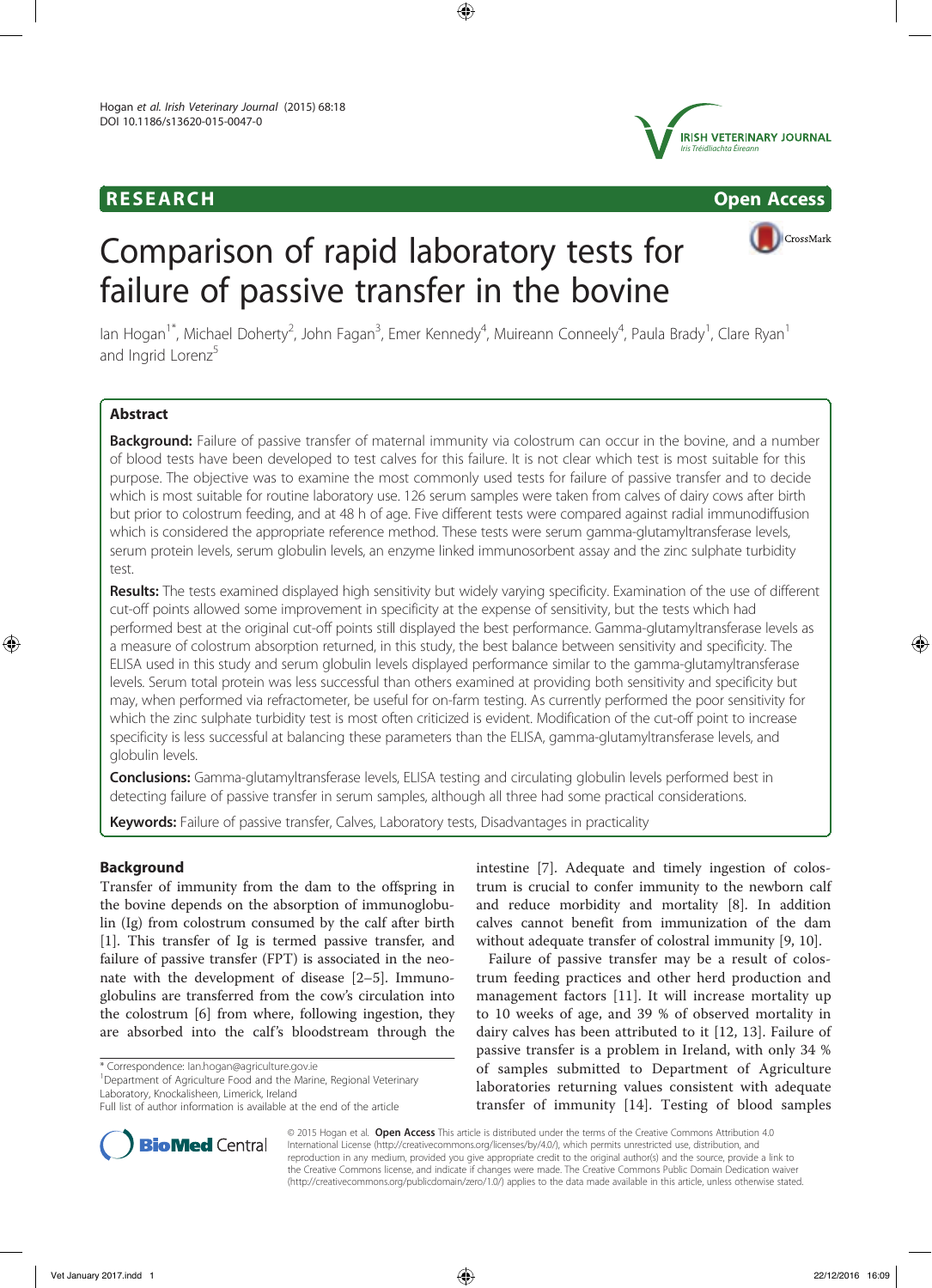from neonatal calves to determine if FPT has occurred can form an important part of investigations into calf health problems [15].

Radial immunodiffusion (RID) measures Ig concentration directly [16, 17] and has been described as the best available test to determine Ig levels, however it is time-consuming, technically demanding and expensive, therefore it is not used for routine testing in diagnostic laboratories [18, 19]. Immunoassays, including enzyme linked immunosorbent assay (ELISA) tests are now commercially available; these also directly measure the Ig concentration in the serum.

A number of tests have been devised which attempt to measure Ig levels indirectly. One type of test involves the precipitation of Ig using solutions of metal salts. This causes turbidity, which is assessed either visually or by colourimeter, giving a result in units of turbidity. Examples include tests using sodium sulphite [19] (SST) and zinc sulphate (ZST) [20].

The protein in serum from clotted blood samples consists of albumin and globulin, the latter made up of Ig and non-immune globulin. Serum total protein levels (STP) are considered to rise as Ig and other proteins are absorbed from colostrum and may be used as an indicator of Ig absorption. On-farm measurement of STP is possible by refractometry, as the specific gravity of serum is indicative of STP concentration [21–23]. Most authors suggest that this test is not suitable for use in sick, dehydrated or moribund calves [15, 23, 24]. Concern has also been expressed about possible variations in albumin levels [25].

The level of globulin in a sample should similarly have risen when Ig and other globulins were absorbed from colostrum into the neonate's circulation, in a similar manner to STP but without any variation in albumin levels. It has been suggested that the non-immunoglobulin component of serum globulin concentration is approximately 1.0 to 1.5 g/dL, so the remaining serum globulin represents immunoglobulin [15]. Globulin levels as an indicator of FPT are not as widely discussed in the literature as STP [21–23]. This may be because STP can easily be determined on-farm via a refractometer, while globulin levels cannot. In a laboratory context, however, analysis of globulin levels in a sample is no more difficult than STP levels alone.

The alternative to direct and indirect measurement of Ig levels is the assessment of the levels in the blood of other components of colostrum which are similarly absorbed. Gamma-glutamyltransferase (GGT) is present in colostrum and its concentration in neonatal serum rises dramatically in line with absorption of colostrum constituents. A number of studies [24, 26, 27] describe how elevated blood GGT levels in the first few days postpartum are indicative of absorption from colostrum. The

Other tests which have been proposed to estimate Ig concentrations include a gluteraldehyde coagulation test [30] and a commercially available latex agglutination test [31]. Serum electrophoresis can also be used [25].

The current study was conceived in order to determine which of the various tests was most appropriate for routine laboratory use. Samples from calves before and after colostrum consumption were subjected to several of the above described tests, including GGT, STP, globulin, ZST, and a commercially available ELISA. A commercially available RID was used as a reference method to compare the performance of the tests.

# **Methods**

One hundred and twenty six serum samples for comparison of tests were collected from Friesian calves at the Teagasc, Moorepark Animal & Grassland Research and Innovation Centre, Fermoy, Co. Cork, Ireland. These calves were part of a study involving feeding colostrum at different volumes and varying the subsequent number of transition milk feeds, and the blood sampling had been undertaken in the course of this [32]. Calves were fed different volumes of colostrum (7, 8.5, or 10 % of birth body weight) within 2 h of birth, and given either 2 or 4 additional feedings of transition milk. All calving events were observed and attended by trained and competent farm personnel, the calf was removed from the dam before it became ambulatory, and the calf was fed the volume of colostrum dictated by its experimental treatment group via stomach tube [32].

A 6 ml blood sample was taken from the jugular vein of each calf into a plain serum tube (BD Vacutainer, Lagenbach) within 1 h of birth, prior to feeding colostrum (0 h). Blood samples were taken again from each calf 48 h after the initial feed of colostrum. Blood samples were refrigerated for 24 h before serum was separated by centrifugation and frozen at -20 °C before IgG concentration determination.

Samples were tested using an ELISA for immunoglobulin G (Bovine IgG Elisa Kit Cat. No. 8010, Alpha Diagnostic International) at Teagasc, Moorepark Animal & Grassland Research and Innovation Centre and refrozen. The frozen samples were then transported to Limerick Regional Veterinary Laboratory (RVL) where they were maintained at -20 °C until thawing for further testing.

Samples were tested by ZST using the standard operating procedure in place at Limerick RVL. This was as described in McEwan [20] with the modification that the concentration of the zinc sulphate solution used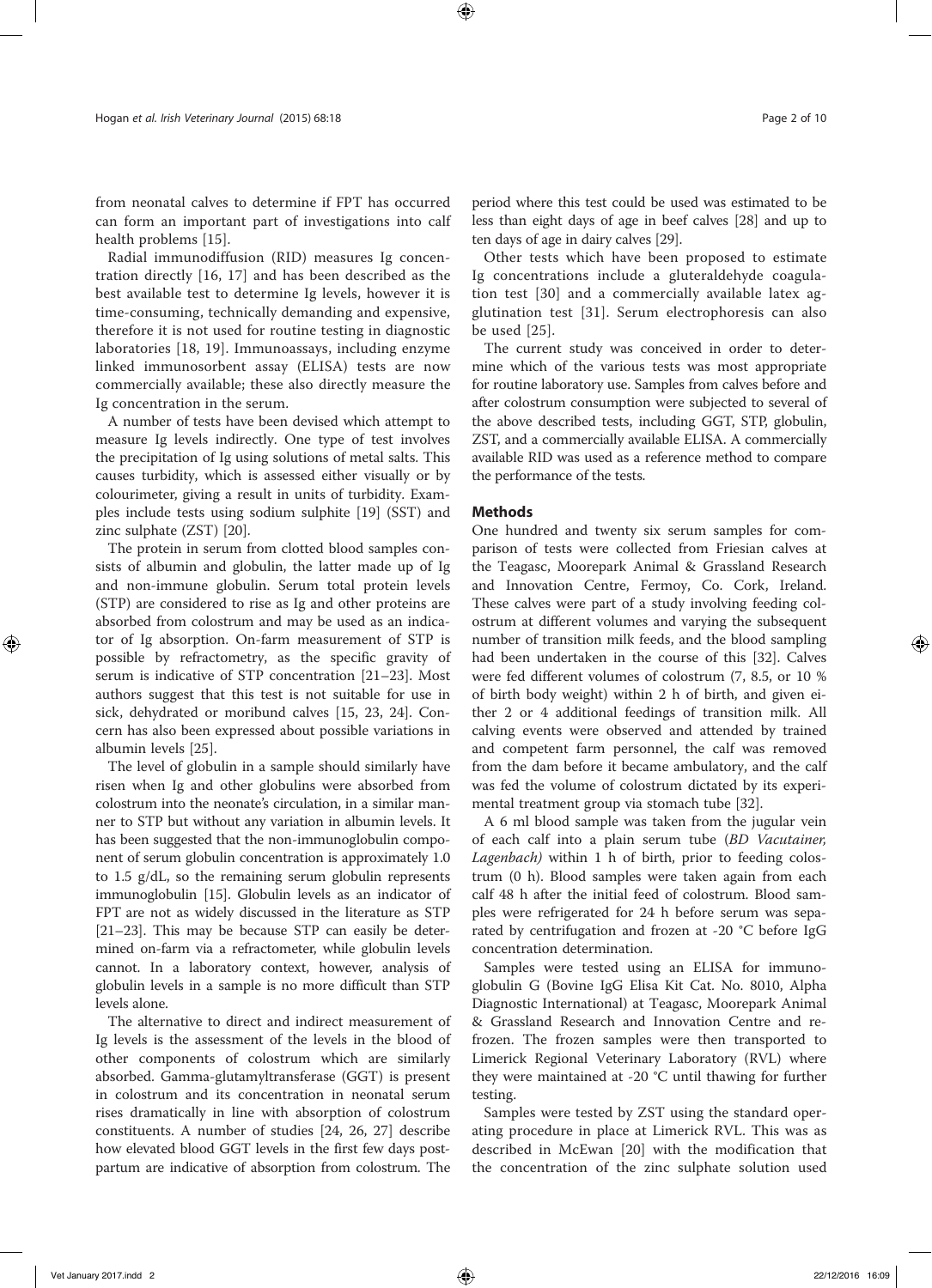was 250 mg/L rather than 208 mg/L, as employed by Hudgens [33].

Testing for GGT, STP and albumin was carried out using an Rx Daytona autoanalyser. Gamma-glutamyltransferase levels were evaluated by a colourimetric method where the L-γ-glutamyl-3-carboxy-4-nitroanilide is converted in the presence of glycylglycine by GGT to 5-amino-2-nitrobenzoate which absorbs at 405 nm [34]. Total protein levels were determined by formation of a coloured complex between protein and cupric ions in an alkaline medium [35]. Albumin levels were determined by quantitative binding to the indicator 3,3′,5,5′-tetrabromo-m cresol sulphonphthalein (bromocresol green) [36].

Globulin levels were determined by subtracting albumin levels from STP. After a thorough literature review, an appropriate cut-off point for globulin levels (below which FPT might be deemed to have occurred) was not found to be established by experiment. However some authors have speculated that since the non-immunoglobulin component of serum globulin has been suggested as between 1 and 1.5 g/dL [15], a level of serum globulinconsisting of both immunoglobulin and the non-immune component- under 20 or 25 mg/ml respectively would indicate an immunoglobulin concentration less than 10 mg/ ml. An appropriate cut-off point would be likely to lie within this range.

To provide a gold standard 0 h and 48 h samples were tested with a commercially available RID kit [16] (Triple J farms Bovine IgG kit product #728411). Immunoglobulin G levels are considered a good indicator of total immunoglobulin levels [37]. 1000 mg/dL, or 10 mg/ml, is the threshold below which passive transfer is considered inadequate [1, 23, 38–40].

Statistical analysis was carried out using the Epitools epidemiological calculators provided by AusVet Animal Health Services and Australian Biosecurity Cooperative Research Centre for Emerging Infectious Disease [41]. The characteristics in question were the sensitivity  $(Se)$ or the ability of a test to detect animal with FPT correctly, and its specificity  $(Sp)$  or the ability to give the correct answer if the animal in question is not suffering from FPT [42]. Results were first analyzed to determine Se, Sp and 95 % confidence intervals thereof, for each test, using the cut-off points described in the literature. The cut-off points used were 20 units in the case of the ZST test [20], 52 mg/ml in the case of STP [38], 20 mg/ ml in the case of globulin [15] and 100 IU/L for GGT levels [29]. As a direct test the ELISA uses an identical cut-off point to the reference method, 10mg/ml. It is the nature of tests returning a numerical value that the cutoff point dividing positive from negative results can be adjusted to increase the sensitivity at the expense of specificity, or vice-versa, depending on the comparative cost of a false positive or false negative result [42]. Receiver operating characteristic curves (ROC curves) were used to determine the various cut-off points which return maximum Se, Sp, and maximum number of animals classified correctly [42]. The area under the curve (AUC) of the ROC curve is a measure of the overall ability of the test to discriminate affected from unaffected animals [42]. In very high value animals maximizing sensitivity may be desired due to the greater financial cost of mortalities that might result from FPT [33]. Assuming equal costs of false negative and false positive test results the optimal output is that with  $Se + Sp$  at a maximum, this occurs where the curve gets closest to the top left corner of the ROC curve. Sensitivity, specificity and confidence intervals could then be examined at the "optimum" cut-off point as well as at the "recommended" cut-off point.

# Results and discussion

A range of studies have been carried out comparing the performance of tests of FPT. GGT levels [23, 24, 29], STP levels [19, 21–25, 38, 39] and the ZST test [18, 21, 22, 25, 39, 43, 44] have frequently been examined, as occasionally have commercially available immunoassays [45]. STP has demonstrated practical advantages, while GGT has also been found to perform well by many studies. ZST testing has generally displayed high Se but very poor Sp, although many of the tests where Sp has been poorest have used visual reading rather than photometric. These findings have been reported in reviews and articles on calf health [1, 15, 46]. Although globulin levels have been suggested as a test for FPT [15] an examination of the performance has not been found in the literature. The current study attempts to examine the performance of globulin levels and ELISA as tests for FPT in comparison to tests which have received closer examination.

One hundred and twenty six samples were examined by all tests. Samples from pre-colostral calves were used as a source of serum with low circulating immunoglobulins. In 73 of these IgG levels were determined by RID to be less than 10 mg/ml, and in 53 samples IgG levels determined to be greater than 10 mg/ml. Of the samples tested, 58 % had IgG concentrations below 1000 mg/dL, or 10 mg/ml, so prevalence  $(P)$  of samples where adequate transfer did not take place was found to be 0.58. The distribution of IgG level results obtained by RID is depicted in Fig. 1.

The performance of the tests involved at the cut-off points recommended in the literature was examined and can be seen in Table 1. Positive and negative predictive values have been calculated based on the reported prevalence of FPT in Irish calves [14]. It can be seen that at the cut-off points recommended in the literature that all tests examined returned high sensitivity, none lower than 97 %, in fact the 95 % confidence limits for sensitivity of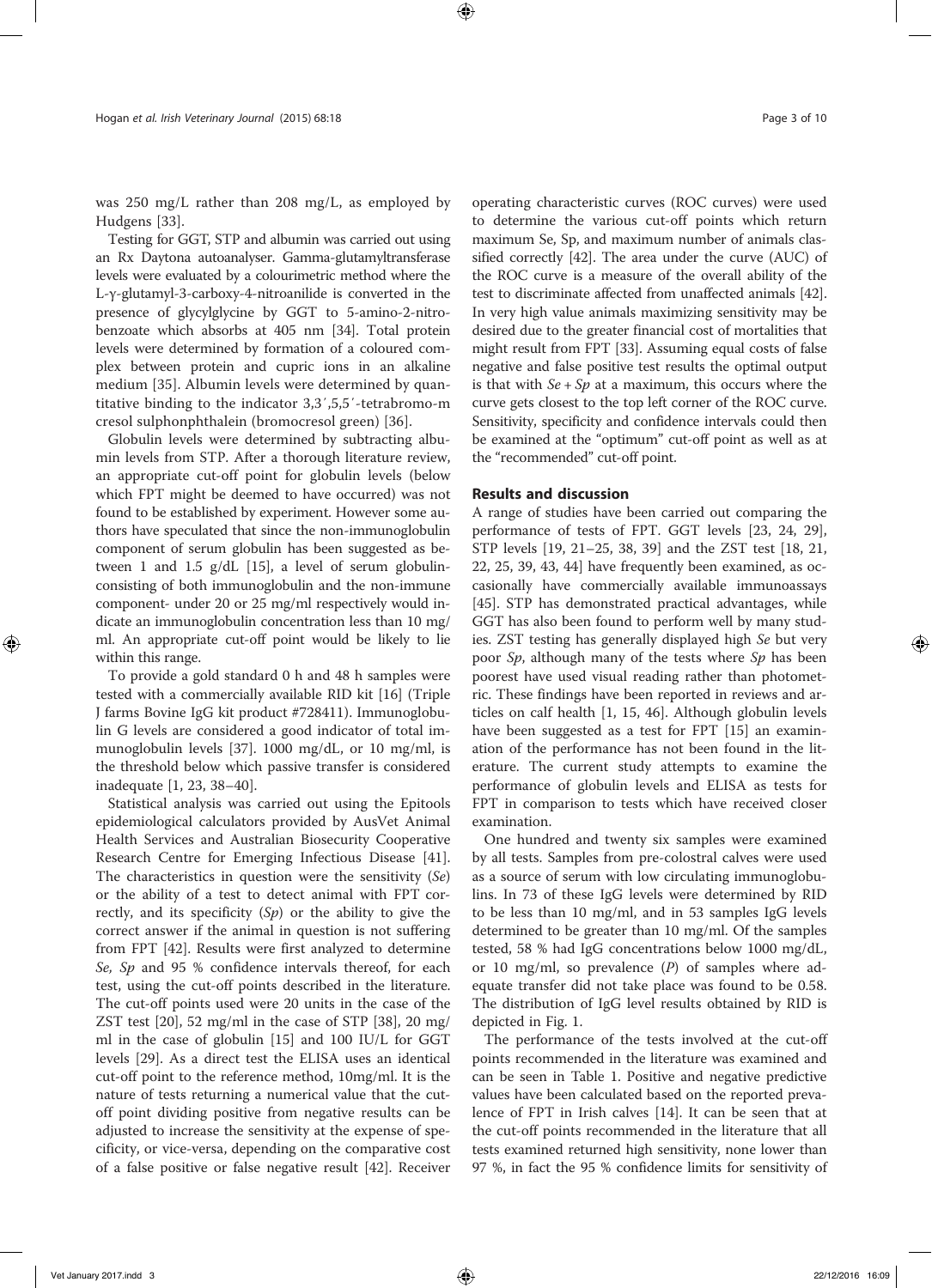

all five tests overlap. However the specificity of the various tests is quite variable, as low as 30 % in the case of the ZST test and 57 % for STP. Globulin levels return specificity of 85 % at the recommended cut-off point while for GGT and ELISA it is over 98 %, but the confidence intervals of these three specificities overlap. A kappa (or Cohen's kappa) statistic may be used to measure the level of agreement, beyond chance, between tests [42]. The kappa statistics between the tests in the current study is presented in Table 2, along with the McNemar's  $\chi^2$  statistic comparing the Se and Sp of the tests. Unsurprisingly given the uniform high sensitivity, it may be seen that agreement is highest between tests with the highest specificity, namely GGT, ELISA and globulin levels.

An ROC curve is used to assess the discriminating ability of each test over a range of cut-off points. An example of such a curve can be seen in Fig. 2. The AUC results of the ROC curves are outlined in Table 3. It can be seen that this measure is highest for the GGT level, followed closely by globulin and ELISA. Using a published arbitrary guideline [47] the GGT, ELISA and globulin could be described as highly accurate (0.9 <

 $AUC < 1$ ) while the STP and ZST were moderately accurate  $(0.7 < AUC \le 0.9)$ . As the cut-off point of the test is changed to maximize  $Se$ , the  $Sp$  is reduced, and vice versa, and it may be seen in Table 3 that either 100 % Se or Sp will require significant compromise in the other measure. The ELISA is best able to maintain good Se as Sp is maximized, keeping a Se over 97 %, while the globulin level can maintain  $Sp$  of almost 85 % at maximum Se. The tests which displayed the poorest specificity at the recommended cut-off points, the ZST test and the STP level, are tests which are most unable to compromise Se and Sp.

The performance of the tests when cut-off points returning maximum  $Se + Sp$  are used can be seen in Table 4. The tests that performed best at recommended cut-off points- GGT, ELISA and globulin-are also those which have optimum cut-off points closest to those recommended. As a direct test of IgG levels the ELISA might be expected to have an optimum cut-off point equal to that of the reference method, but it displayed better performance at 8mg/ml, due to a slightly higher specificity. The level of agreement between the tests when read at these cut-off points is expressed as a kappa

Table 1 Performance of various tests in identifying failure of passive transfer, compared to radial immunodiffusion as a reference method, at the cut-off points recommended in the literature. The uniformly high sensitivity, and the widely varying specificity, may be noted. Positive and negative predictive values have been calculated based on the reported prevalence of FPT in Irish calves [14]

| Test         | Recommended<br>cut-off point | Sensitivity(95 % CI)   | Specificity (95 % CI)  | % of animals<br>classified correctly | Positive predictive<br>value | Negative<br>predictive value |
|--------------|------------------------------|------------------------|------------------------|--------------------------------------|------------------------------|------------------------------|
| GGT          | 100 IU/L [29]                | 0.9726 (0.9045-0.9967) | 0.9811 (0.8993-0.9995) | 98 %                                 | 0.9901                       | 0.9486                       |
| <b>ELISA</b> | 10 mg/ml [39]                | 0.9726 (0.9045-0.9967) | 0.9811 (0.8993-0.9995) | 98 %                                 | 0.9901                       | 0.9486                       |
| Globulin     | 20 mg/ml [15]                | 1.0000 (0.9507-1.0000) | 0.8491 (0.7241-0.9325) | 94 %                                 | 0.9279                       | 1.0000                       |
| <b>STP</b>   | 52 mg/ml [38]                | 1.0000 (0.9507-1.0000) | 0.5660 (0.4228-0.7016) | 82%                                  | 0.8173                       | 1.0000                       |
| <b>ZST</b>   | 20 units [20]                | 0.9863 (0.9260-0.9997) | 0.3019 (0.1834-0.4434) | 70 %                                 | 0.7328                       | 0.9190                       |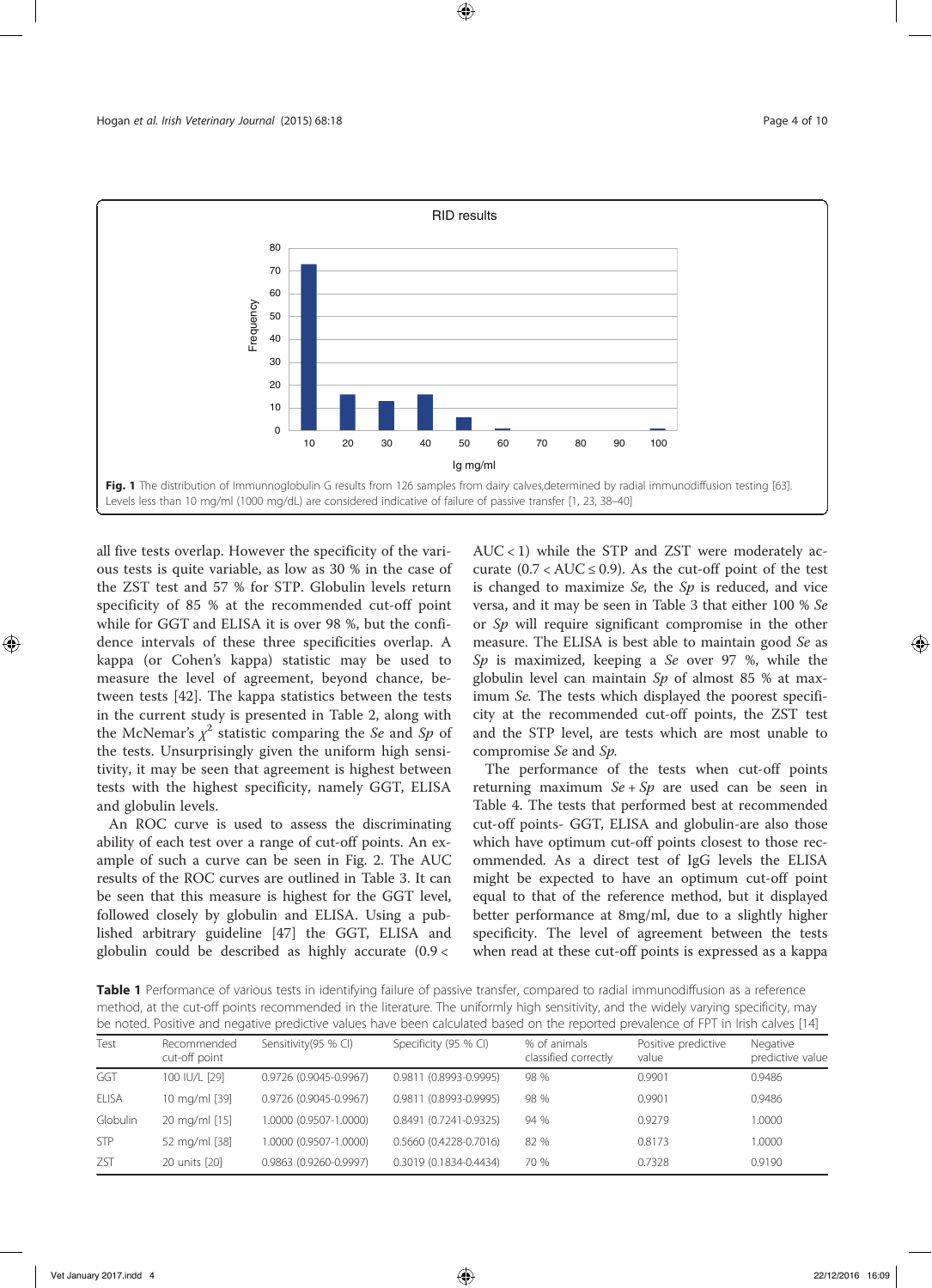Table 2 The degree of agreement (kappa) between various tests when carried out using the cut-off points recommended in the literature. Also shown are the McNemar's χ2 statistics comparing the sensitivity and specificity of the tests. McNemar's test did not return a result when comparing the Sp of GGT levels and the ELISA as the tests returned the exact same results in unaffected animals –the specificity was identical. The test did not return a result when comparing the Se of Globulin and STP levels for the same reason- the sensitivity of these tests was identical

| Recommended<br>Kappa<br>cut-off |        | McNemar's x2<br>for Se | McNemar's x2<br>for Sp |
|---------------------------------|--------|------------------------|------------------------|
| <b>GGT v ELISA</b>              | 0.9676 | $\Omega$               | No result              |
| GGT v Globulin                  | 0.8851 | 0.5                    | 5.1                    |
| ELISA v Globulin                | 0.8511 | 0.5                    | 5.1                    |
| Globulin v STP                  | 0.7200 | No result              | 13                     |
| GGT v STP                       | 0.5882 | 0.5                    | 20                     |
| FLISA v STP                     | 0.5882 | 0.5                    | 20                     |
| GGT v ZST                       | 0.3089 | 0                      | 34                     |
| FLISA v ZST                     | 0.3089 | 0                      | 34                     |
| Globulin v 7ST                  | 0.2378 | $\Omega$               | 21                     |
| STP v 7ST                       | 0.1518 | Ω                      | 5.3                    |

statistic in Table 5, along with the McNemar's  $\chi^2$  statistic comparing the  $Se$  and  $Sp$  of the tests. Agreement between tests is improved across the board but is still greatest between ELISA, GGT levels and globulin levels.

The tests which performed best in this study, maximizing both  $Se$  and  $Sp$ , were the ELISA, the measurement of GGT levels, and the measurement of globulin levels. Aside from the efficacy of these tests at returning correct results, practical considerations may influence which test is most appropriate for use in particular circumstances.

Testing of blood samples from neonatal calves to determine if FPT has occurred can be carried out on an individual or herd basis. If performed on samples from individual calves it may be difficult to determine whether inadequate immunity or excessive challenge is the greater factor in causing disease [15]. In very high value animals where measures such as Ig transfer via plasma transfusion might be considered, a test of high sensitivity may be indicated [33].

Of much more use may be the monitoring of herd colostrum management programs; a minimum of 12 samples from clinically normal calves is suggested [1]. Such monitoring may also form part of an investigation into an outbreak of disease in the herd [15], and enable a decision into whether inadequate passive transfer is contributing to an excess mortality rate [48]. The proportion of calves in a herd suffering from FPT is of more significance than the average serum Ig concentration [11]. Recommendations to improve colostrum feeding management can be made to herd-owners on the basis of these results, if appropriate.

# **GGT**

GGT is present in colostrum in much greater concentrations than in milk or in the maternal serum [49]. GGT concentrations in neonatal serum rise dramatically as it and other enzymes are absorbed from colostrum, and it may be used as an indicator of colostrum intake [49]. Despite wide inter-individual variations of GGT concentration in the cow's colostrum studies have found the GGT level in calf serum to a good qualitative indicator of colostrum intake  $[24, 26]$  and as having 80 % Se and 97% Sp in detecting calves with IgG levels <800 mg/ml [24]. Studies found GGT to correctly classify the highest percentagecompared to ZST, SST and refractometry (STP)-of clinically ill calves with regard to their passive transfer

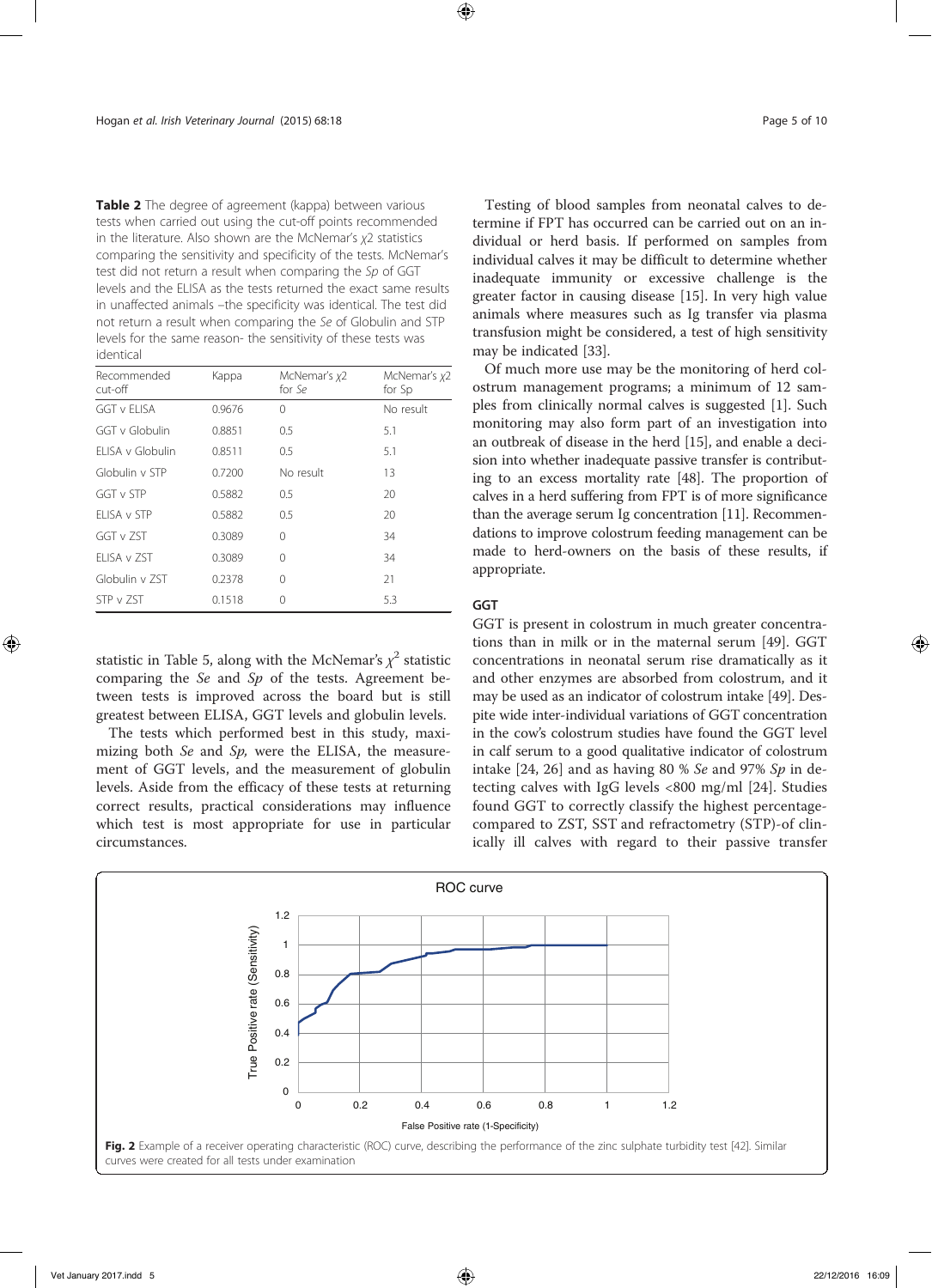| <b>Table 3</b> Cut-points determined, by use of receiver operating characteristic (ROC) curve, to maximize either the sensitivity or the |  |
|------------------------------------------------------------------------------------------------------------------------------------------|--|
| specificity of each test [42]. The area under the curve is a measure of the overall ability of the test to discriminate affected from    |  |
| unaffected animals [42]                                                                                                                  |  |

| Test         | Area under curve (AUC) | Cut-point (Target Se) | Se       | <b>Sp</b> | Cut-point (Target Sp) | Se      | Sp       |
|--------------|------------------------|-----------------------|----------|-----------|-----------------------|---------|----------|
| GGT          | 0.996                  | 3449.3 IU/L           | 100.00 % | 0.00%     | 4.6 IU/L              | 80.80 % | 100.00 % |
| <b>ELISA</b> | 0.989                  | $21.9$ mg/ml          | 100.00 % | 73.60 %   | $6.4 \text{ mg/ml}$   | 97.30 % | 100.00 % |
| Globulin     | 0.98                   | 19.11 mg/ml           | 100.00 % | 84.90 %   | 12.65 mg/ml           | 86.30 % | 100.00 % |
| <b>STP</b>   | 0.894                  | 48.9 mg/ml            | 100.00 % | 69.80 %   | $25.4$ mg/ml          | 21.90 % | 100.00 % |
| ZST          | 0.875                  | 21 units              | 100.00 % | 24.50 %   | unit                  | 47.90 % | 100.00 % |

status [23]. Other works have preferred IgG levels as an indicator of colostrum intake [27]. Different cut-off points have been recommended for GGT levels as an indicator of FPT, and the cut-off point chosen determines the age of calf in which this test can be used. Suggested cut-off points include 200 IU/L in healthy 1 − 7 day old calves [24], and in another paper (based on a regression model against the age of the calf), 200 IU/ L at day one, 100 IU/L at day four, 75 IU/L at one week and 50 IU/L in the second week of life [29]. The test was described as "moderately accurate" and a "reasonable choice" for diagnosis of FPT in individual lambs [50]. The period of life when this test could be used was estimated as the first two [27], eight [28] or ten days [29]. One study suggested this test be restricted to calves under eight days of age, and that it has no advantages over refractometry in beef calves, theorizing that favourable results in previous studies involving dairy calves had been due to the higher prevalence of FPT in dairy herds [28]. A review discussing these contradictory findings advised that the use of GGT levels for this purpose should be discouraged [46].

GGT levels as a measure of colostrum absorption returned in this study the best balance between sensitivity and specificity. A cut-off point of 100 IU/L was used as all calves sampled were less than four days of age [29], and this proved to be the optimum cut-off point when examined using a ROC curve. When the GGT level is determined using an automatic analyser, as in this study, it is cheap, conveniently automated, and quick. It has also flexibility regarding the number of samples to be

tested; anything from a single sample to relatively large numbers can be accommodated in one run of the machine.

### ELISA

In previous studies immunoassays, including commercially available immunoassays, have performed well in detecting calves with FPT [45]. The ELISA is a direct measure of circulating IgG levels, which have been claimed to be a superior indicator of colostrum intake as it may be used over a longer time period of the animal's life than GGT [27]. However other studies suggest the GGT level can be used in slightly older calves [28, 29] and there are doubts over the use of IgG levels after the first week of life. Endogenous production of  $\lg G_1$  has been shown to occur in calves between the ages of 36 h and three weeks of age at the rate of about 1g of  $IgG<sub>1</sub>$ per day [51]. Another study demonstrated detectable Ig (largely IgM) produced by colostrum deprived calves after seven days, while calves that derived high concentrations of Ig from colostrum did not produce endogenous Ig until four weeks of age [52]. In another study a high correlation of 0.97 was noted between circulating Ig levels in the 1st and 2nd week of life of each calf; this was despite the tendency to move to a central concentration, attributed to endogenous Ig production in calves with low initial Ig values and dropping Ig levels in calves with initial high levels [48]. It was concluded that the correlation was sufficiently rigid to make  $2<sup>nd</sup>$  week concentrations highly predictive of those in the first week. However sampling was still deemed preferable in week one of life, an important

Table 4 Performance of the tests at cut-off points deemed to return the maximum sum of sensitivity and specificity, as determined by receiver operating characteristic curves [42]. Positive and negative predictive values have been calculated based on the reported prevalence of FPT in Irish calves [14]

| Cut-off to maximise<br>correct classification | Sensitivity(95 % CI)      | Specificity (95 % CI)     | % of animals<br>classified correctly | Positive<br>predictive value | Negative<br>predictive value |
|-----------------------------------------------|---------------------------|---------------------------|--------------------------------------|------------------------------|------------------------------|
| 100 IU/L                                      | 0.9726(0.9045-0.9967)     | $0.9811(0.8993 - 0.9995)$ | 98 %                                 | 0.9901                       | 0.9486                       |
| 8 mg/ml                                       | 0.9726(0.9045-0.9967)     | 1.0000(0.9328-1.0000)     | 98 %                                 | 1.0000                       | 0.9758                       |
| $16 \text{ mg/ml}$                            | 0.9863(0.9260-0.9997)     | 0.8868(0.7697-0.9573)     | 94 %                                 | 0.9442                       | 0.9709                       |
| 45 mg/ml                                      | 0.9726(0.9045-0.9967)     | 0.7358(0.5967-0.8474)     | 87 %                                 | 0.8772                       | 0.9326                       |
| 11 units.                                     | $0.8082(0.6992 - 0.8910)$ | 0.8302(0.7020-0.9193)     | 82 %                                 | 0.9023                       | 0.6904                       |
|                                               |                           |                           |                                      |                              |                              |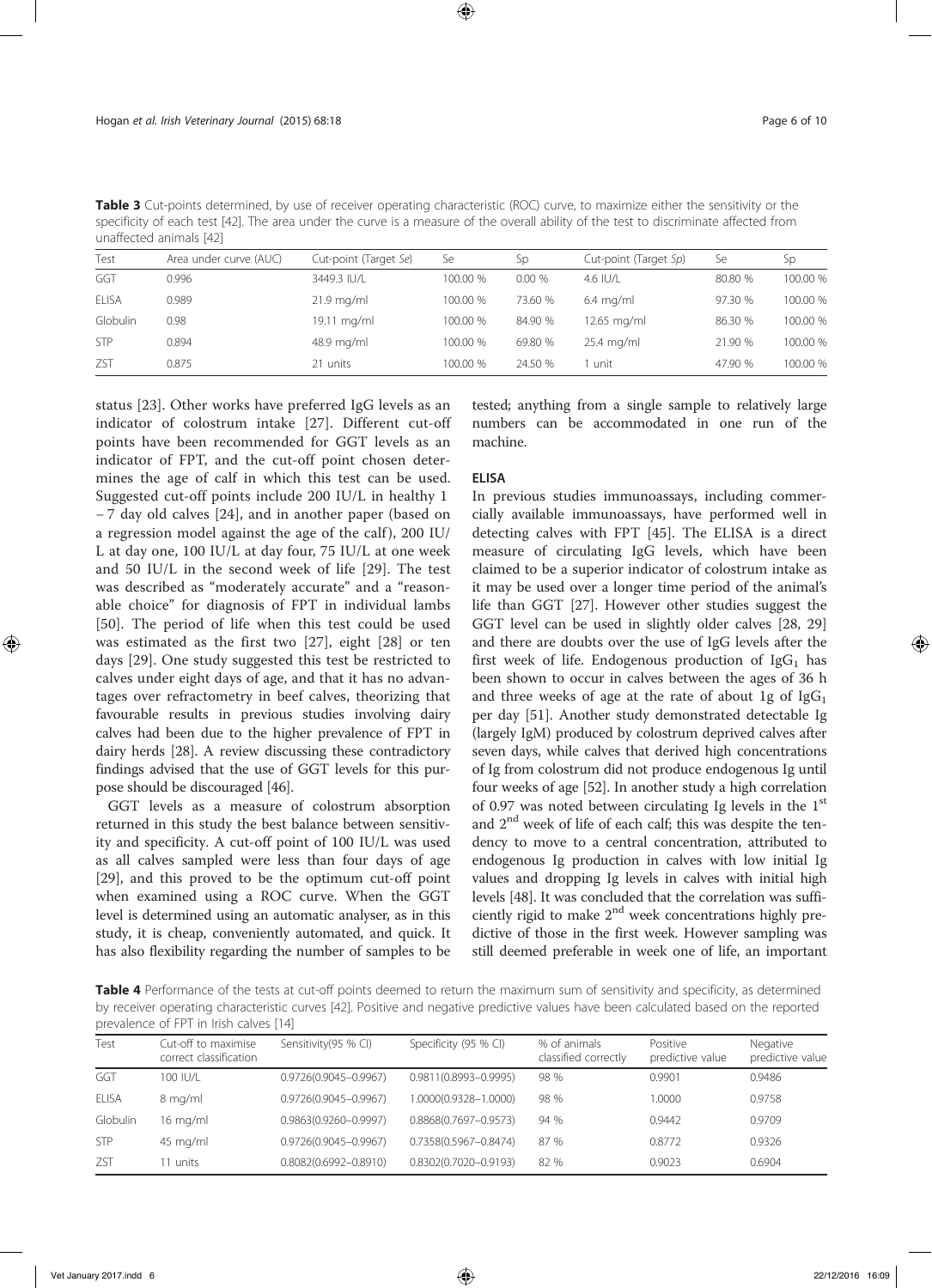Table 5 The degree of agreement (kappa) between various tests when carried out at cut-off points deemed to return the maximum sum of sensitivity and specificity, as determined by receiver operating characteristic curves [42]. Also shown are the McNemar's χ2 statistics comparing the sensitivity and specificity of the tests. McNemar's test did not return a result when comparing the Sp of GGT levels and the ELISA as the tests returned the exact same results in unaffected animals –the specificity was identical

| Optimum cut-off  | Kappa  | McNemar's x2 for Se | McNemar's $x^2$ for Sp |
|------------------|--------|---------------------|------------------------|
| GGT v FLISA      | 0.9676 | $\mathbf 0$         | No result              |
| GGT v Globulin   | 0.9014 | $\Omega$            | 3.2                    |
| ELISA v Globulin | 0.8685 | $\Omega$            | 3.2                    |
| Globulin v STP   | 0.8096 | $\Omega$            | 6.1                    |
| GGT v STP        | 0.7160 | $\Omega$            | 11                     |
| FLISA v STP      | 0.7160 | $\Omega$            | 11                     |
| FLISA v ZST      | 0.6957 | 7.7                 | 6.1                    |
| GGT v ZST        | 0.6688 | 10                  | 6.1                    |
| Globulin v 7ST   | 0.5917 | 11                  | 0.3077                 |
| STP v 7ST        | 0.4613 | 7.6                 | 0.9412                 |

reason being the substantial portion of total mortality risk that occurs during the  $1<sup>st</sup>$  week. Since sampling is best used to examine herd colostrum management it is recommended that calves should be sampled between 24 h and seven days of age [1].

The ELISA used in the present study performed similarly to the measurement of GGT levels. It should be noted that an extra freeze-thaw cycle occurred between carrying out of the ELISA test on the samples and the other tests, including RID testing. Repeated freeze-thaw cycles will reduce the levels of serum proteins, and Ig has been shown to degrade when colostrum is frozen and thawed [53]. The possible effect on the current study would be a potential higher concentration of IgG in the samples at the time of ELISA testing compared to the time of RID testing, which would have the effect of lowering the apparent Se of the ELISA and raising it's apparent Sp. Despite this risk both the Se and Sp of the ELISA were high, at 97 and 98 % respectively.

The only possible drawbacks are the cost of the test, and the fact that the ELISA is a more technically demanding procedure. This ELISA is carried out by kits containing 12 wells, if a lesser number of samples needs to be tested this leads to wastage and increased "per-unit" cost. A scenario where the ELISA might be less ideal is one where low numbers of samples require testing quickly, and cannot wait until batches of 12 are assembled.

# Globulin

Serum globulin levels displayed a performance in detecting FPT that approached those of the ELISA and GGT levels. In the present study GGT, globulin and STP were determined by autoanalyser which has many practical advantages. It is cheap, costing only several cents per sample. It is quick, single samples or small batches returning a result in 15 min. It is flexible with regard to the number of samples; the model used in the present study can test between one and forty samples at a time. The cut-off point for globulin levels where optimum sensitivity and specificity were attained was much lower than had been anticipated previously [15]. Further work might be required to refine the cut-off point established here for this test, and to examine if the caveats expressed regarding the unsuitability of the STP test for samples from sick or dehydrated calves apply to this test also.

The confidence intervals for both Se and Sp of GGT, ELISA and globulin overlap both at the cut-off points recommended in the literature and at the optimum cutoff points determined by ROC curve. Comparing any two of these tests using kappa–again at both recommended and optimum cut-off points-returns a kappa statistic in the range 0.81 − 1.00, which has been described as almost perfect agreement [54]. There is thus no significant difference in the performance of these three tests, and test selection can be made on a basis of practicality and availability.

# Serum total protein concentration

The serum total protein (STP) concentration of samples from calves can be indicative of immunoglobulin concentrations, as ingestion of immunoglobulins will raise STP levels in the blood. Serum protein levels are preferred to plasma protein levels as the latter gives a poorer correlation with immunoglobulin levels [22].

A number of cut off points for STP have been suggested, most authors suggesting between 5.0 or 5.5 g/dL of serum total protein, depending on whether sensitivity or specificity is prioritized [23, 38, 39]. An optimum point of 5.2 g/dL has been mentioned [38, 39]. A lower cut-off point of 4.2 g/dL has been proposed but this was to identify IgG levels less than 800 mg/dL [24].

This test has been found to be effective at detecting FPT in a number of studies [21–23, 39]. Others have expressed concern that variation in the non-immune component of serum protein might lead to misclassification of the FPT status of calves [25]. An attempt to combat this by separating IgG from other proteins with caprylic acid, a short-chain fatty acid, did not improve the overall predictability of refractometry [55]. Serum total protein is recommended as an on-farm screening test of healthy calves to evaluate farm colostrum management [1, 21, 23, 38].

Most of the works cited describe this test being carried out using a refractometer, with a view to on-farm use. The practical advantages of refractometry, together with results comparable to other semi-quantitative methods,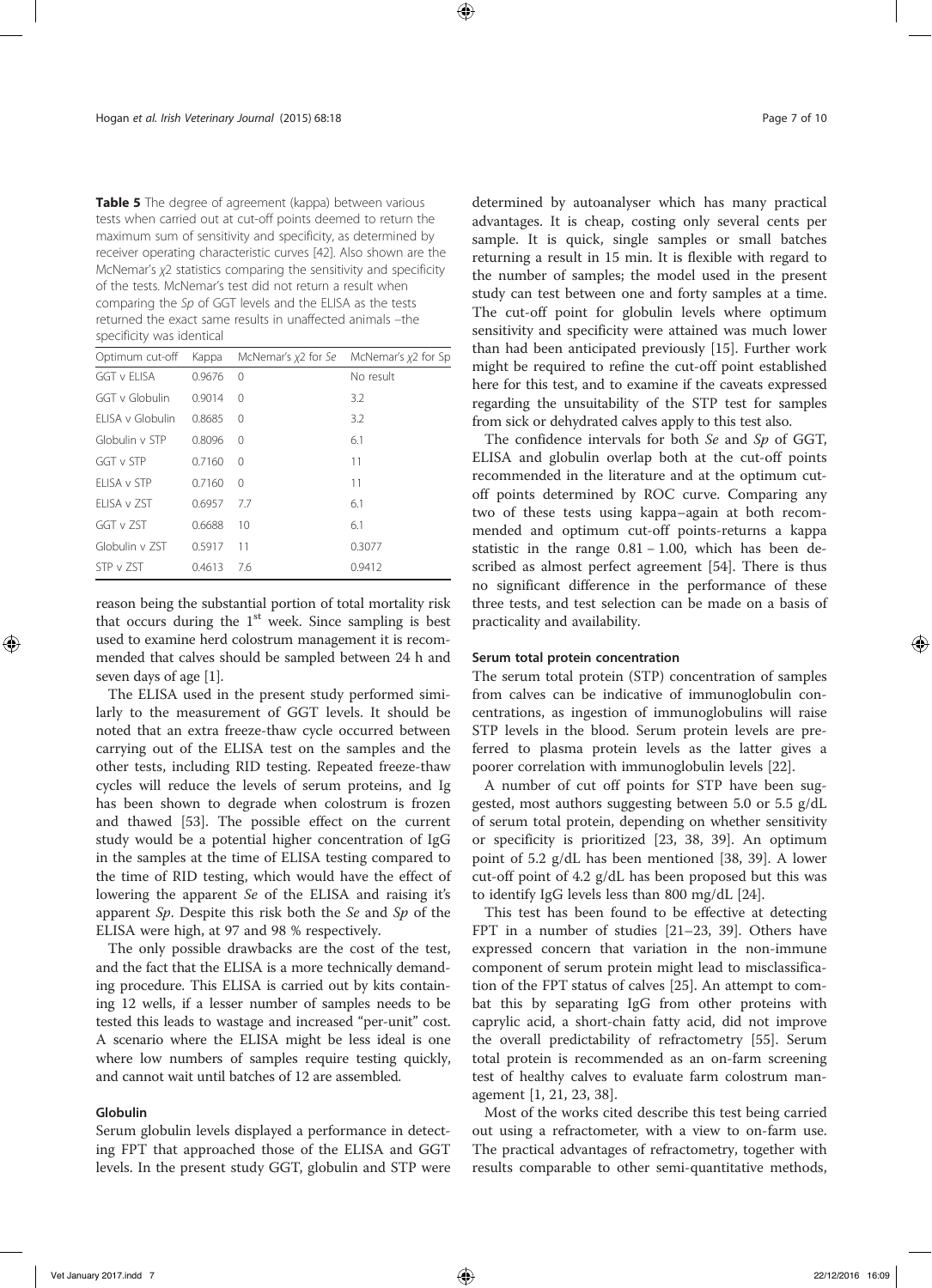lead to the test being recommended for foals [44]. Proteins in solution cause a change in refractive index of the solution that is proportional to the concentration of the protein [56]. The performance of the refractometers themselves were not examined in this study, but previous comparison of different brands of temperaturecompensating and non-temperature-compensating refractometers has shown they perform similarly in detecting FPT, although non-compensating refractometers have other limitations [38]. Results of total solids refractometry from centrifuged and non-centrifuged serum have been shown to be highly correlated. Results from digital and hand held refractometers were also highly correlated [57].

In the present study STP was determined by autoanalyser and shares the advantages that measurement of GGT and globulin results gained by using this method. The cut-off points which return the best compromise between Se and  $Sp$  are much lower than those suggested by the literature, suggesting that levels of albumin and non-immune globulin in the serum from calves in this study are much lower than the literature would have anticipated [25]. This test was less successful than others examined at providing both sensitivity and specificity. STP is not recommended for dehydrated calves or those with a protein-losing enteropathy [15, 23, 24] so might not be ideal in a laboratory where samples may arrive with an incomplete history. Some authors suggest using packed cell volume as a proxy for hydration status to improve accuracy [23].

When performed via refractometer, it is the test of choice where on-farm testing is required for screening for FPT [1, 23, 24]. The convenience of on-farm testing may allow greater numbers of samples to be tested, which might compensate for the lower Se and Sp.

#### Zinc sulphate turbidity test. (ZST)

This test involves the precipitation of high molecular weight proteins out of solution causing turbidity, which is assessed via the use of a colourimeter [20]. Studies have found correlation between the ZST result and both IgG levels [22, 58, 59] and levels of total immunoglobulin [20, 22, 59, 60]. Studies have also shown a relationship between low ZST scores and poor health status of calves [2, 61, 62]. Concerns have been expressed about the effect of haemolysis of the samples, time, temperature of the reaction and by the action of CO2 on the ZnSO4 solution, and modifications have been proposed to reduce errors due to haemolysis [25]. These concerns have also been raised about the use of the test in foals [44]. A simplified ZST test has also been developed for "pen-side "use, which eliminates the use of a control tube and instead uses the legibility, or illegibility of newsprint through the solution as criteria to assess turbidity [39]. This

simplified test was found to be 100 % sensitive but only marginally specific (52 %) and it was determined that the endpoint was set too high. Further testing found this simplified, qualitative version of this test to be sensitive (93 %) but not specific (33 %) [23]. Gradually increasing the concentration of the zinc sulphate test solution in the qualitative ZST test it was shown that specificity would improve and sensitivity would decline [33]. Various solution strengths between 250 and 400 mg/L are suggested depending on whether specificity or sensitivity is considered more important. A concentration strength of 250 mg/L was used in the current study in the only modification to the original test [20].

The ZST test is simple, cheap and flexible, requiring some glassware and a few reagents and returns a result in an hour. However as currently performed the poor sensitivity for which the ZST test is most often criticized is evident. Modification of the cut-off point to increase specificity, as expected, leads to reduced sensitivity, however ZST test is less successful at balancing these parameters than the ELISA, GGT level, and Globulin level.

# Conclusions

The tests examined displayed high sensitivity but widely varying specificity. Examination of the use of different cut-off points allowed some improvement in specificity at the expense of sensitivity but the tests which had performed best at the original cut-off points still displayed the best performance. GGT levels, the ELISA and globulin levels returned, in this study, the best balance between sensitivity and specificity, and there was no significant difference in the performance of these tests. STP was less successful than other tests examined at providing both sensitivity and specificity but may, when performed via refractometer, be useful for on-farm testing. As currently performed the poor specificity for which the ZST test is most often criticized is evident. Modification of the cut-off point to increase specificity is less successful at balancing these parameters than it is for the ELISA, GGT level, and Globulin level.

#### Abbreviations

Ig: Immunoglobulin; FPT: Failure of passive transfer; RID: Radial immunodiffusion; ELISA: Enzyme linked immunosorbent assay; SST: Sodium sulphite turbidity; ZST test: Zinc sulphate turbidity test; STP: Serum total protein; GGT: Gammaglutamyl transferase; IgG: Immunoglobulin G; Se: Sensitivity; Sp: Specificity; ROC curves: Receiver operating characteristic curves; AUC: Area under the curve.

#### Competing interests

The authors declare that they have no competing interests.

#### Authors' contributions

IH conceived of the study, participated in its design, performed the statistical analysis and drafted the manuscript. IL, MD and JF participated in the design of the study and revised the manuscript critically for important intellectual content. EK and MC collected blood samples, performed the ELISA tests and contributed to the manuscript. PB and CR performed the GGT, Serum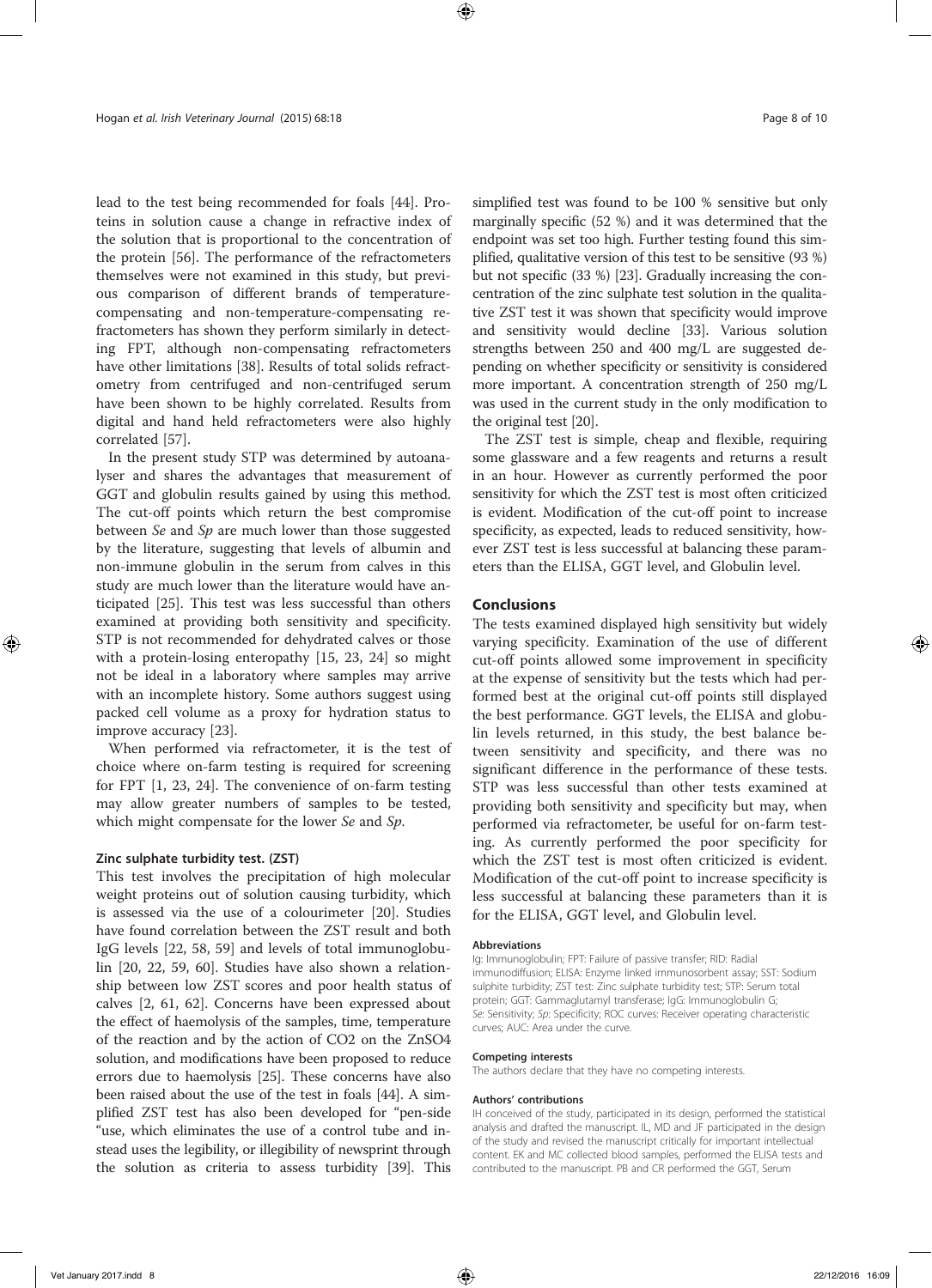protein and globulin tests and participated in the interpretation and reporting of those results in the manuscript. All authors read and approved the final manuscript.

#### Acknowledgements

Tracy Clegg, UCD, for advice on statistical analysis. Paul Brennan and Brendan Crowe, RVL, DAFM, for advice on ZST testing. Chloe Hartigan for carrying out ZST testing. Alan Johnson SRO, Mícheál Casey Head of Regional Veterinary Laboratories, and Dr. Donal Sammin Head of Laboratories, all DAFM, for advice on project design and facilitating research at DAFM facilities. Ger Murray, SRO, DAFM, for advice on literature search.

#### Author details

<sup>1</sup>Department of Agriculture Food and the Marine, Regional Veterinary Laboratory, Knockalisheen, Limerick, Ireland. <sup>2</sup>Veterinary Clinical Studies, School of Veterinary Medicine, UCD, Belfield, Dublin 4, Ireland. <sup>3</sup>Regional Veterinary Laboratory, Coosan, Athlone, CO. Westmeath, Ireland. <sup>4</sup>Animal & Grassland Research and Innovation Centre, Teagasc, Moorepark, Fermoy, Co Cork, Ireland. <sup>5</sup>Herd Health and Animal Husbandry, UCD School of Veterinary Medicine, Belfield, Dublin 4, Ireland.

#### Received: 11 February 2015 Accepted: 29 July 2015 Published online: 25 August 2015

#### References

- 1. Godden S. Colostrum management for dairy calves. Vet Clin N Am-Food A. 2008;24:19–39.
- 2. Boyd JW. The relationship between serum immune globulin deficiency and disease in calves: a farm survey. Vet Rec. 1972;90:645–9.
- 3. Boyd JW, Baker JR, Leyland A. Neonatal diarrhea in calves. Vet Rec. 1974;95:310–3.
- 4. McGuire TC, Pfeiffer NE, Weikel JM, Bartsch C. Failure of colostral immunoglobulin transfer in calves dying from infectious disease. J Am Vet Med Assoc. 1976;169:713–8.
- 5. White DG, Andrews AH. Adequate concentration of circulating colostrum proteins for market calves. Vet Rec. 1986;119:112–4.
- 6. Baumrucker CR, Burkett AM, Magliaro-Macrina AL, Dechow CD. Colostrogenesis: Mass transfer of immunoglobulin G1 into colostrums. J Dairy Sci. 2010;93:3031–8.
- 7. Bush LJ, Staley TE. Absorption of colostral immunoglobulins in newborn calves. J Dairy Sci. 1980;63:672–80.
- 8. Roy JHB. Symposium: disease prevention in calves, factors affecting susceptibility of calves to disease. J Dairy Sci. 1980;63:650–64.
- 9. Archambault D, Morin G, Elazhary Y, Roy RS, Joncas J. Immune response of pregnant heifers and cows to bovine rotavirus inoculation and passive protection to rotavirus infection in newborn calves fed colostral antibodies or colostral lymphocytes. Am J Vet Res. 1988;49:1084–91.
- 10. Jones PW, Collins P, Aitken MM. Passive protection of calves against experimental infection with Salmonella typhimurium. Vet Rec. 1988;123:536-41.
- 11. Besser TE, Gay CC, Pritchett BS. Comparison of three methods of feeding colostrums to dairy calves. J Am Vet Med Assoc. 1991;198:419–23.
- 12. Tyler JW, Hancock DD, Wiksie SE, Holler SL, Gay JM, Gay CC. Use of serum protein concentration to predict mortality in mixed-source dairy replacement heifers. J Vet Intern Med. 1998;12:79–83.
- 13. Tyler JW, Hancock DD, Thorne JG, Gay CC, Gay JM. Partitioning the mortality risk associated with inadequate passive transfer. J Vet Intern Med. 1999;13:335–7.
- 14. Regional Veterinary Laboratories-Surveillance Report 2009 Department of Agriculture, Food and the Marine http://www.agriculture.gov.ie/media/ migration/animalhealthwelfare/veterinary/veterinaryresearchlaboratory service/RVLSurveillanceReport2009291010.. Accessed 6 Jun 2011
- 15. Garry F, Adams R. Role of colostral transfer in neonatal calf management: current concepts in diagnosis. Comp Cont Educ Pract. 1993;15:1167–75.
- 16. Mancini G, Cabonara AQ, Hermans JF. Immunochemical quantitation of antigens by single radial immunodiffusion. Immunochemistry. 1965;2:235.
- 17. Burton JL, Kennedy BW, Burnside EB, Wilkie BN, Burton JH. Variation of serum concentrations of immunoglobulins G,A, and M in Canadian Holstein-Friesian calves. J Dairy Sci. 1989;72:135–49.
- 18. Davis R, Giguère S. Evaluation of five commercially available assays and measurement of serum total protein concentration via refractometry for the diagnosis of failure of passive transfer of immunity in foals. J Am Vet Med Assoc. 2005;227:1640–5.
- 19. Pfeiffer NE, McGuire TC. A sodium sulfite-precipitation test for assessment of colostral immunoglobulin transfer to calves. J Am Vet Med Assoc. 1977;170:809–11.
- 20. McEwan AD, Fisher EW, Selman IE, Penhale WJ. A Turbidity Test for the Estimation of immune globulin levels in neonatal calf serum. Clin Chim Acta. 1970;27:155–63.
- 21. McBeath DG, Penhale WJ, Logan EF. An examination of the influence of husbandry on the plasma immunoglobulin level of the newborn calf, using a rapid refractometer test for assessing immunoglobulin content. Vet Rec. 1971;88:266–70.
- 22. Naylor JM, Kronfield DS. Refractometry as a measure of the immunoglobulin status of the newborn dairy calf: Comparison with the zinc sulphate turbidity test and single radial immunodiffusion. Am J Vet Res. 1977;38:1331–4.
- 23. Tyler JW, Parish SM, Besser TE, Van Metre DC, Barrington GM, Middleton JR. Detection of Low Serum Immunoglobulin Concentrations in Clinically ill calves. J Vet Intern Med. 1999;13:40–3.
- 24. Perino LJ, Sutherland RL, Woolen NE. Serum γ-glutamyltransferase activity and protein concentration at birth and after suckling in calves with adequate and inadequate passive transfer of immunoglobulin G. Am J Vet Res. 1993;54:56–9.
- 25. Pfeiffer NE, McGuire TC, Bender RB, Weikel JM. Quantitation of bovine immunoglobulins: Comparison of single radial immunodiffusion, zinc sulfate turbidity, serum electrophoresis and refractometer methods. Am J Vet Res. 1977;38(5):693–8.
- 26. Braun JP, Tainturier D, Laugier C, Benard P, Thouvenot JP, Rico AG. Early variations of blood plasma gamma-glut amyl transferase in newborn calves-A test of colostrum intake. J Dairy Sci. 1982;65:2178–81.
- 27. Hadorn U, Blum JW. Effects of feeding Colostrum, Glucose or water on the first day of life on plasma immunoglobulin G concentrations and gammaglutamyltransferase activities in calves. ZBL Vet Med A. 1997;44:531–7.
- 28. Wilson LK, Tyler JW, Besser TE, Parish SM, Gant R. Prediction of serum IgG1 concentrations in beef calves based on age and serum gammaglutamyltransferase activity. J Vet Intern Med. 1999;13:123–5.
- 29. Parish SM, Tyler JW, Besser TE, Gay CC, Krytenberg. Prediction of serum IgG1 concentration in Holstein calves using serum gamma-glutamyltransferase activity. J Vet Intern Med. 1997;11:344–7.
- 30. Tennant B, Baldwin BH, Braun RK, Norcross NL, Sandholm M. Use of the gluteraldehyde coagulation test for detection of hypogammaglobulinemia in neonatal calves. J Am Vet Med Assoc. 1979;174:848–53.
- 31. White DG. Evaluation of a rapid specific test for detecting colostral IgG1 in the neonatal calf. Vet Rec. 1986;118:68–70.
- 32. Conneely M, Berry DP, Murphy JP, Lorenz I, Doherty ML, Kennedy E. Effect of feeding colostrum at different volumes and subsequent number of transition milk feeds on the serum immunoglobulin G concentration and health status of dairy calves. J Dairy Sci. 2014;97:6991–7000.
- 33. Hudgens KAR, Tyler JW, Besser TE, Krytenberg DS. Optimising performance of a qualitative zinc sulfate turbidity test for passive transfer of immunoglobulin G in calves. Am J Vet Res. 1996;57:1711–3.
- 34. Szasz G, Bergmayer HU, editors. Method of Enzymatic analysis. Weinheim: Verlag Chemie; 1974.
- 35. Weichselbaum TE. An accurate and rapid method for the determination of proteins in small amounts of blood serum and plasma. Am J Clin Pathol. 1946;16:40.
- Doumas BT, Watson WA, Biggs HG. Albumin standards and the measurement of serum albumin with bromcresol green. Clin Chim Acta. 1971;31:87.
- 37. Penhale WJ, Christie G, McEwan AD, Fisher EW, Selman IE. Quantitative studies on Bovine immunoglobulins II. Plasma Immunoglobulin levels in market calves and their relationship to neonatal infection. Brit Vet J. 1970;126:30–7.
- 38. Calloway CD, Tyler JW, Tessman RK. Hostetler D and Holle Comparison of refractometers and test endpoints in the measurement of serum protein concentration to assess passive transfer status in calves. J Am Vet Med Assoc. 2002;221:1605–8.
- 39. Tyler JW, Hancock DD, Parish SM, Rea DE, Besser TE, Sanders SG, et al. Evaluation of three assays for failure of passive transfer in calves. J Vet Intern Med. 1996;10:304–7.
- 40. Besser TE, McGuire TC, Gay CC. The transfer of serum IgG1 antibody into the gastrointestinal tract in newborn calves. Vet Immunol Immunop. 1987;17:51–6.
- 41. Sergeant, ESG, 2014. Epitools epidemiological calculators. AusVet Animal Health Services and Australian Biosecurity Cooperative Research Centre for Emerging